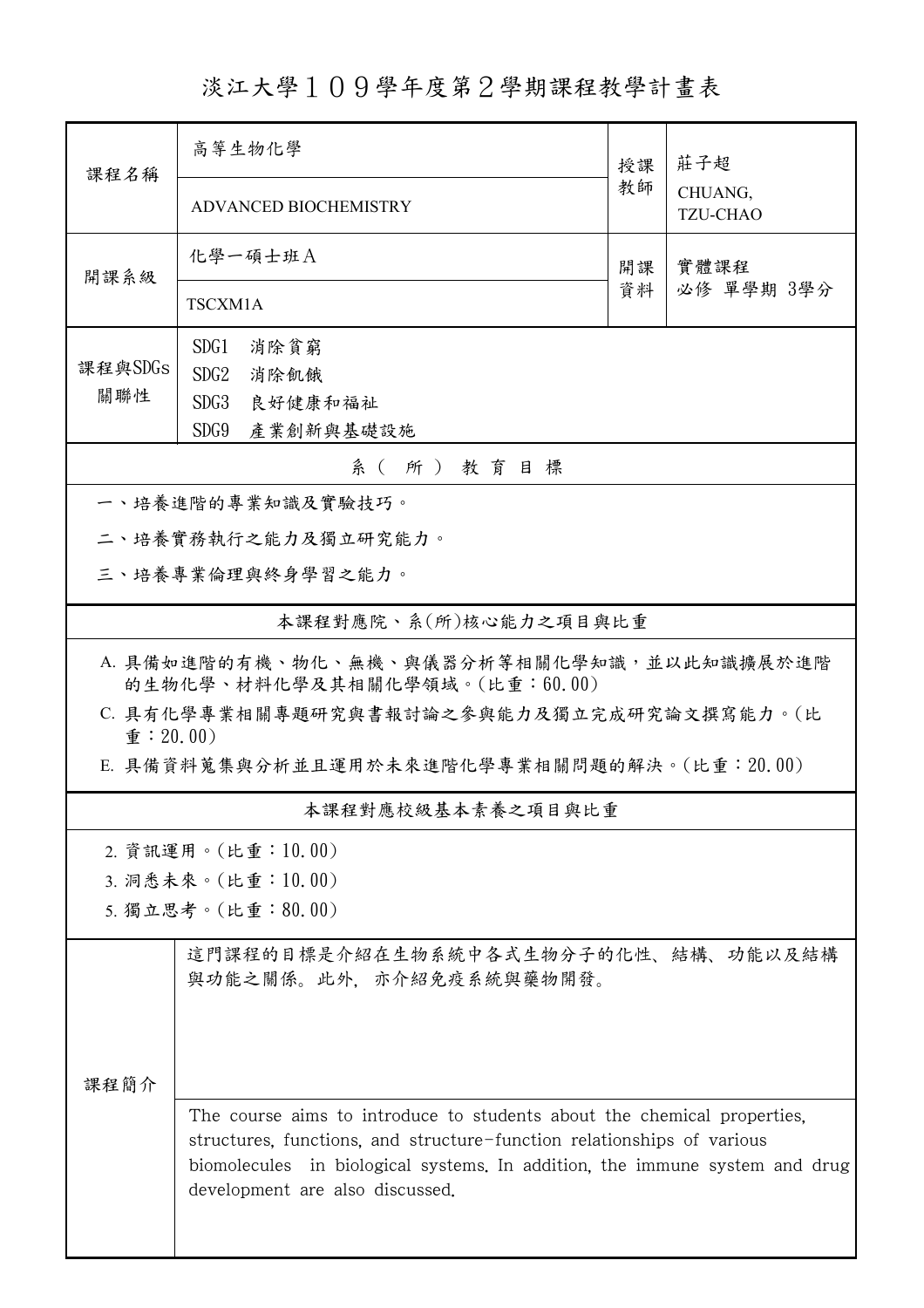## 本課程教學目標與認知、情意、技能目標之對應

將課程教學目標分別對應「認知(Cognitive)」、「情意(Affective)」與「技能(Psychomotor)」 的各目標類型。

一、認知(Cognitive):著重在該科目的事實、概念、程序、後設認知等各類知識之學習。

二、情意(Affective):著重在該科目的興趣、倫理、態度、信念、價值觀等之學習。

三、技能(Psychomotor):著重在該科目的肢體動作或技術操作之學習。

| 序<br>號       | 教學目標(中文)                            |                                        |            | 教學目標(英文)                                                                                                                              |                                     |  |  |  |  |
|--------------|-------------------------------------|----------------------------------------|------------|---------------------------------------------------------------------------------------------------------------------------------------|-------------------------------------|--|--|--|--|
|              | 1 1學生進一步瞭解在生物系統中各<br>式生物分子的結構與化性。   |                                        |            | 1 Students may have a deep understanding of the<br>structures and chemical properties of various<br>biomolecules in living organisms. |                                     |  |  |  |  |
|              | 2 2學生能夠描述在生物系統中各式<br>生物分子的結構與功能之關係。 |                                        |            | 2Students will be able to describe the<br>structure-function relationships of various<br>biomolecules in biological systems.          |                                     |  |  |  |  |
|              | 3 3學生能夠討論描述生化技術在生<br>物科技的應用。        |                                        |            | 3Students will be able to discuss the biochemical<br>technologies for biotechnology application.                                      |                                     |  |  |  |  |
|              |                                     |                                        |            | 教學目標之目標類型、核心能力、基本素養教學方法與評量方式                                                                                                          |                                     |  |  |  |  |
| 序號           | 目標類型                                | 院、系(所)<br>核心能力                         | 校級<br>基本素養 | 教學方法                                                                                                                                  | 評量方式                                |  |  |  |  |
| $\mathbf{1}$ | 認知                                  | <b>ACE</b>                             | 235        | 講述、討論                                                                                                                                 | 測驗、作業、討論(含<br>課堂、線上)、報告(含<br>口頭、書面) |  |  |  |  |
| 2            | 認知                                  | <b>ACE</b>                             | 235        | 講述、討論                                                                                                                                 | 測驗、作業、討論(含<br>課堂、線上)、報告(含<br>口頭、書面) |  |  |  |  |
| 3            | 認知                                  | <b>ACE</b>                             | 235        | 講述、討論                                                                                                                                 | 測驗、作業、討論(含<br>課堂、線上)、報告(含<br>口頭、書面) |  |  |  |  |
|              | 授課進度表                               |                                        |            |                                                                                                                                       |                                     |  |  |  |  |
| 週次           | 日期起訖                                |                                        |            | 內 容 (Subject/Topics)                                                                                                                  | 備註                                  |  |  |  |  |
| 1            | $110/02/22$ ~<br>110/02/28          | Introduction                           |            |                                                                                                                                       |                                     |  |  |  |  |
| 2            | $110/03/01$ ~<br>110/03/07          | Protein Purification and Analysis (I)  |            |                                                                                                                                       |                                     |  |  |  |  |
| 3            | $110/03/08$ ~<br>110/03/14          | Protein Purification and Analysis (II) |            |                                                                                                                                       |                                     |  |  |  |  |
| 4            | $110/03/15$ ~<br>110/03/21          | Properties of Enzymes (I)              |            |                                                                                                                                       |                                     |  |  |  |  |
| 5            | $110/03/22$ ~<br>110/03/28          | Properties of Enzymes (II)             |            |                                                                                                                                       |                                     |  |  |  |  |
| 6            | $110/03/29$ ~<br>110/04/04          | 教學觀摩日/兒童節補假                            |            |                                                                                                                                       |                                     |  |  |  |  |
|              | $110/04/05$ ~<br>110/04/11          | Hormones and Signal Transduction (I)   |            |                                                                                                                                       |                                     |  |  |  |  |
|              |                                     |                                        |            |                                                                                                                                       |                                     |  |  |  |  |